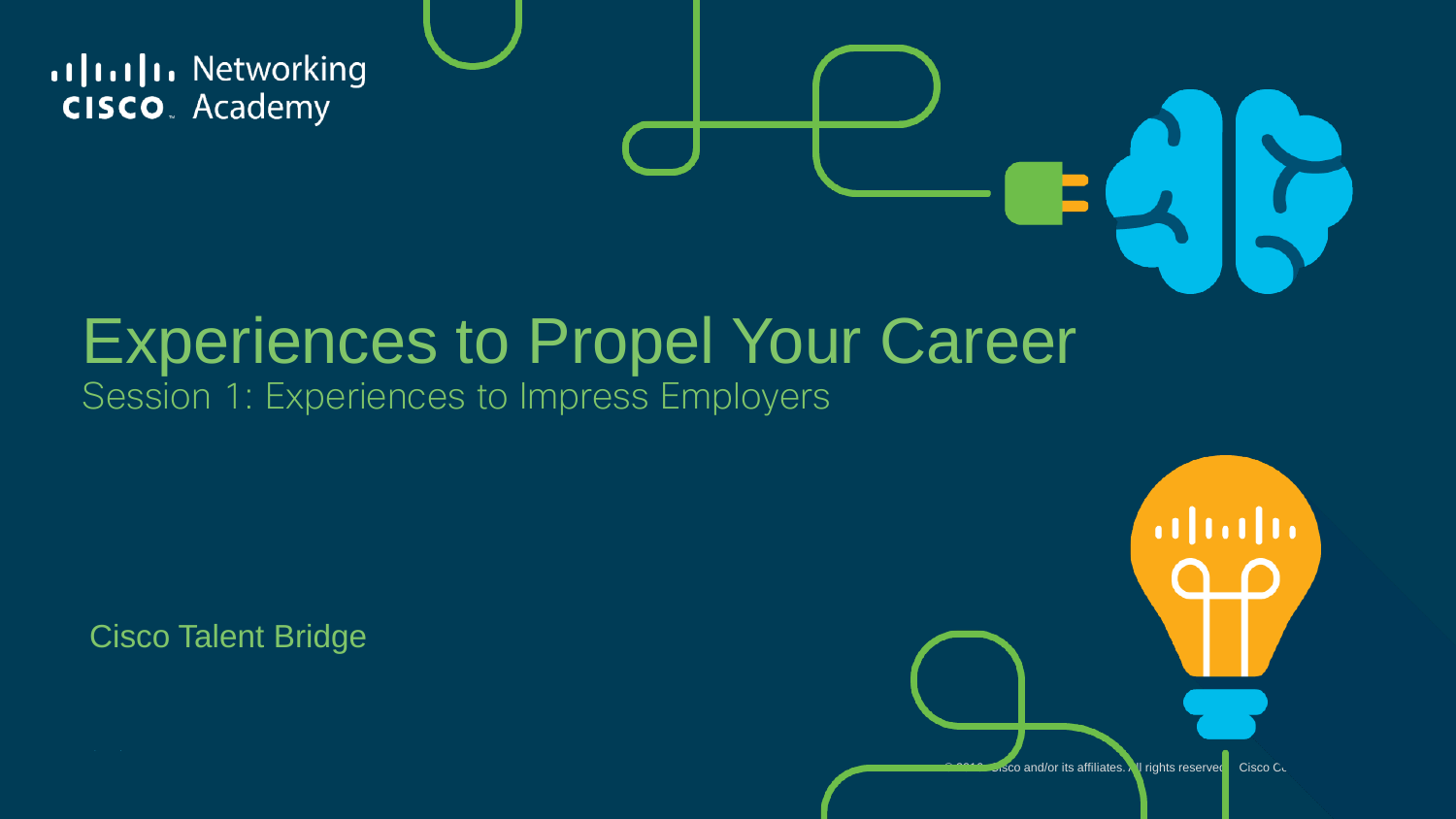Once you know what something means, it is easier to obtain—because now you know what to strive towards.

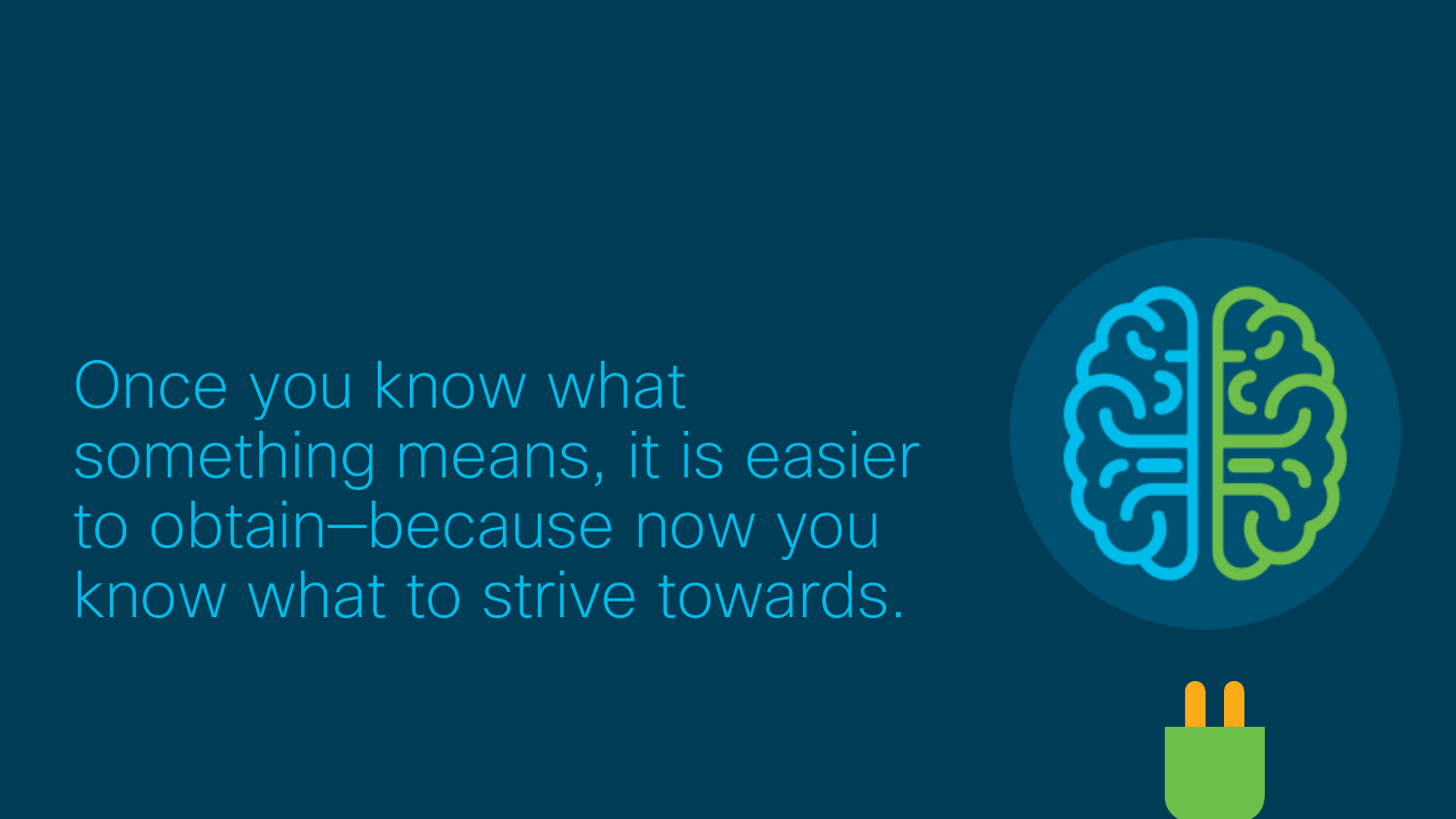

#### What experiences do employers place value upon?

© 2018 Cisco and/or its affiliates. All rights reserved. Cisco Confidential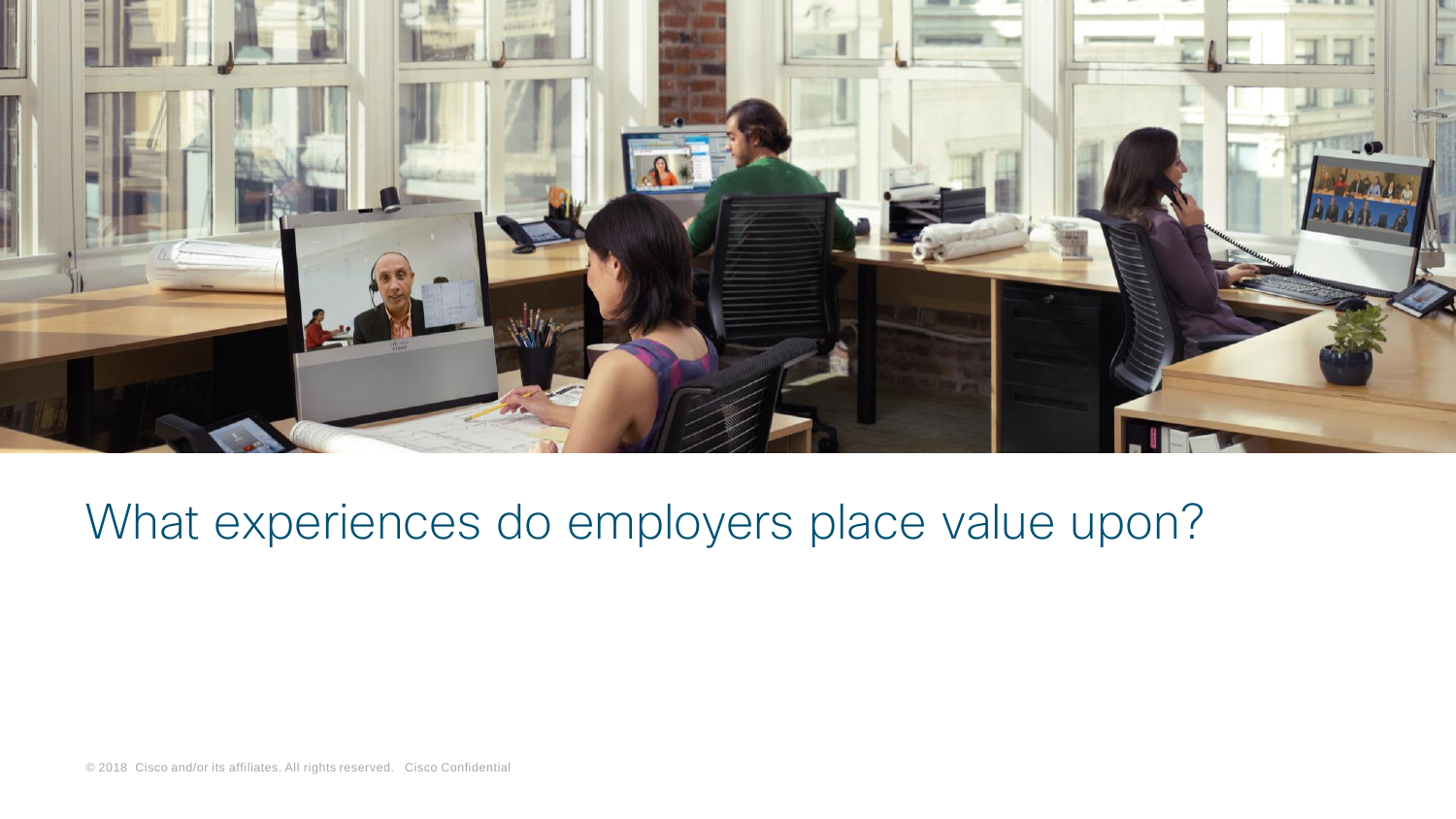

#### • Internships

#### • Certifying

- Volunteering
- Mentorships
- Leadership Opportunities
- Personal Experiences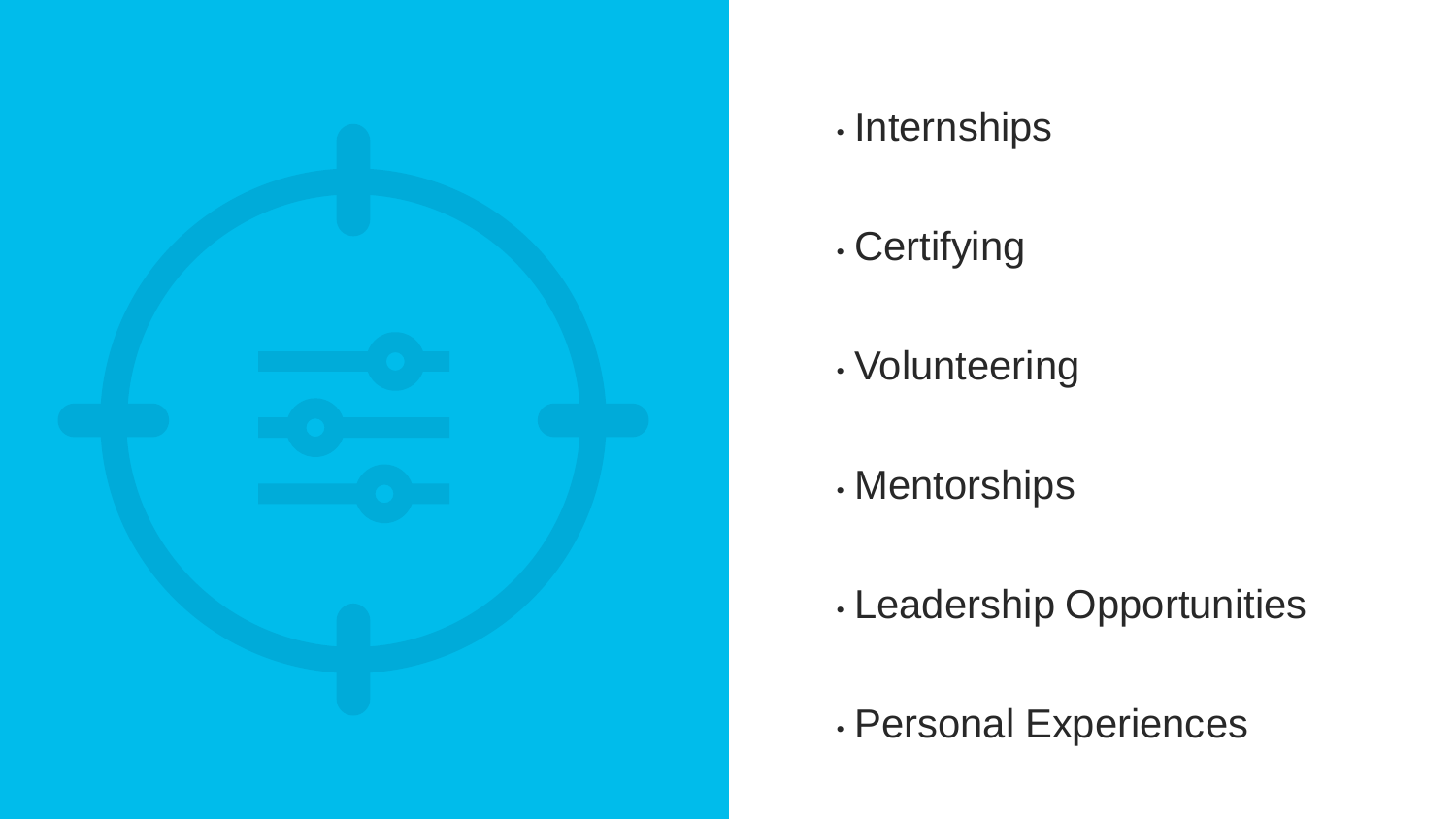- A position that consists of an exchange of services for experiences between a student and an organization for a finite amount of time
- Paid or unpaid
- Practical application of skills learned

## **Internships**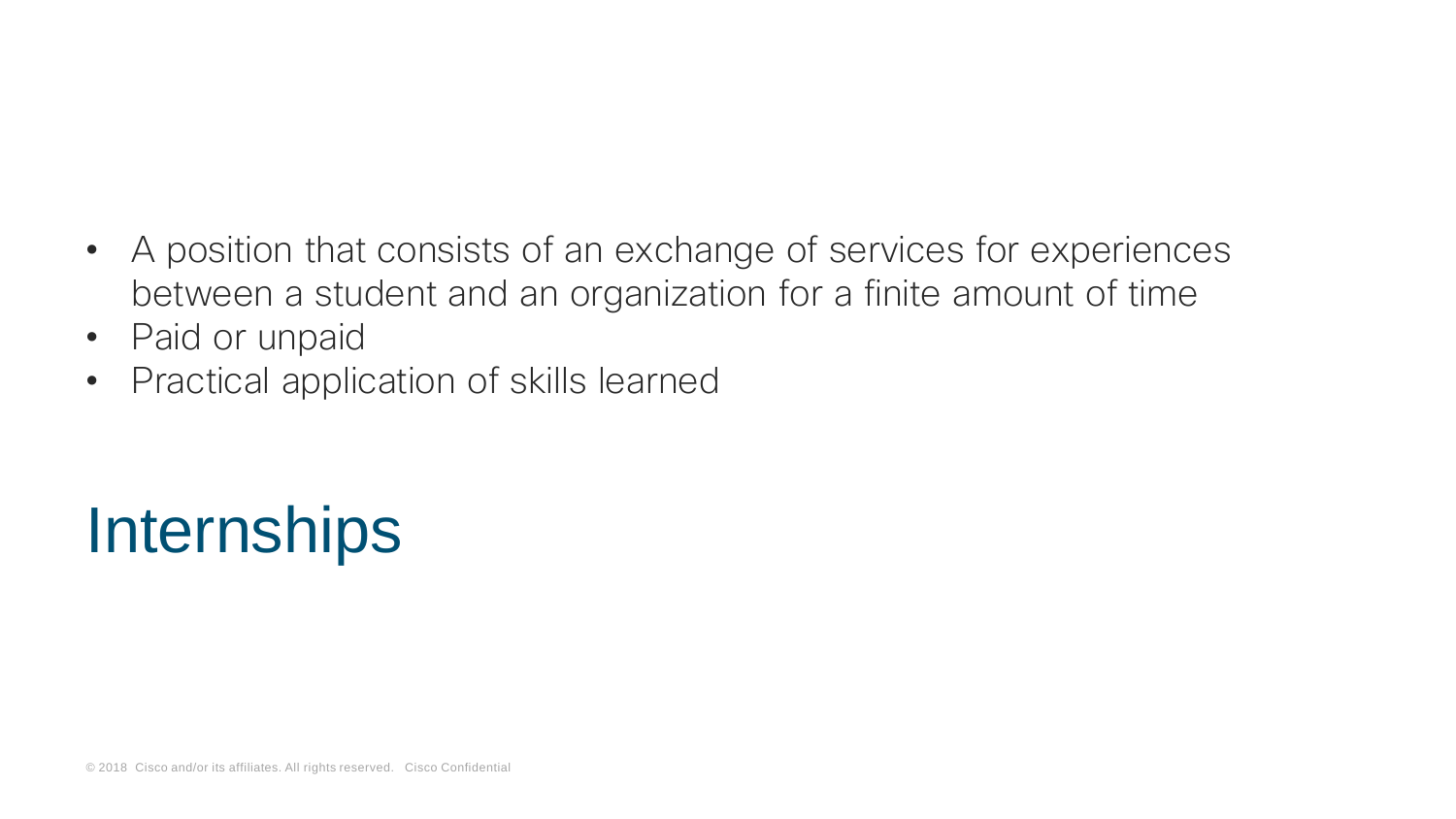- An official confirmation of skills learned
- Achieved through an exam or a combination of an exam and education or assessment via a formal process – recognized in your industry

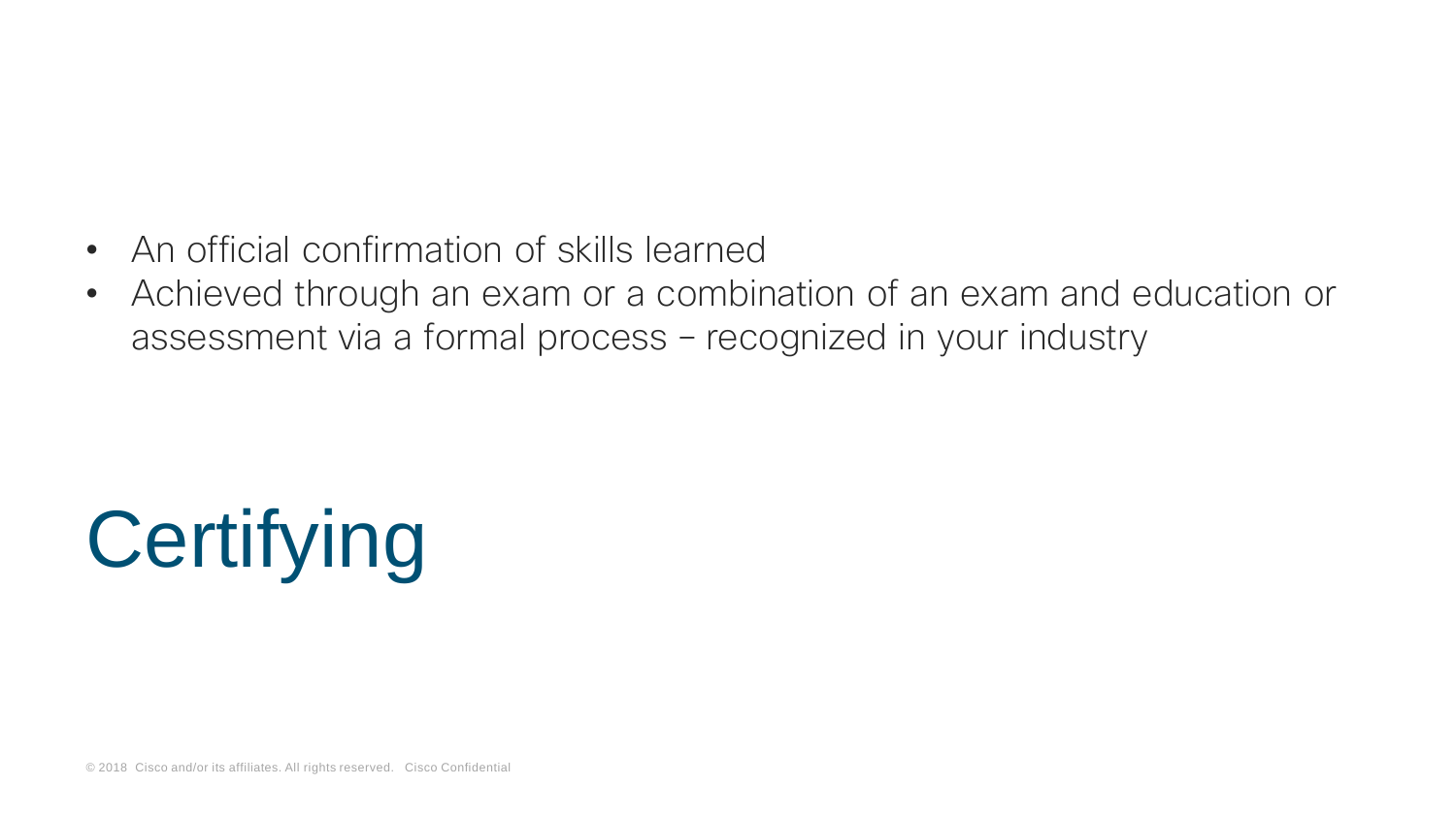- Offering your services or help to an organization. Usually to non-profits or charity organizations
- Search for opportunities around you OR create a volunteer project

# Volunteering

© 2018 Cisco and/or its affiliates. All rights reserved. Cisco Confidential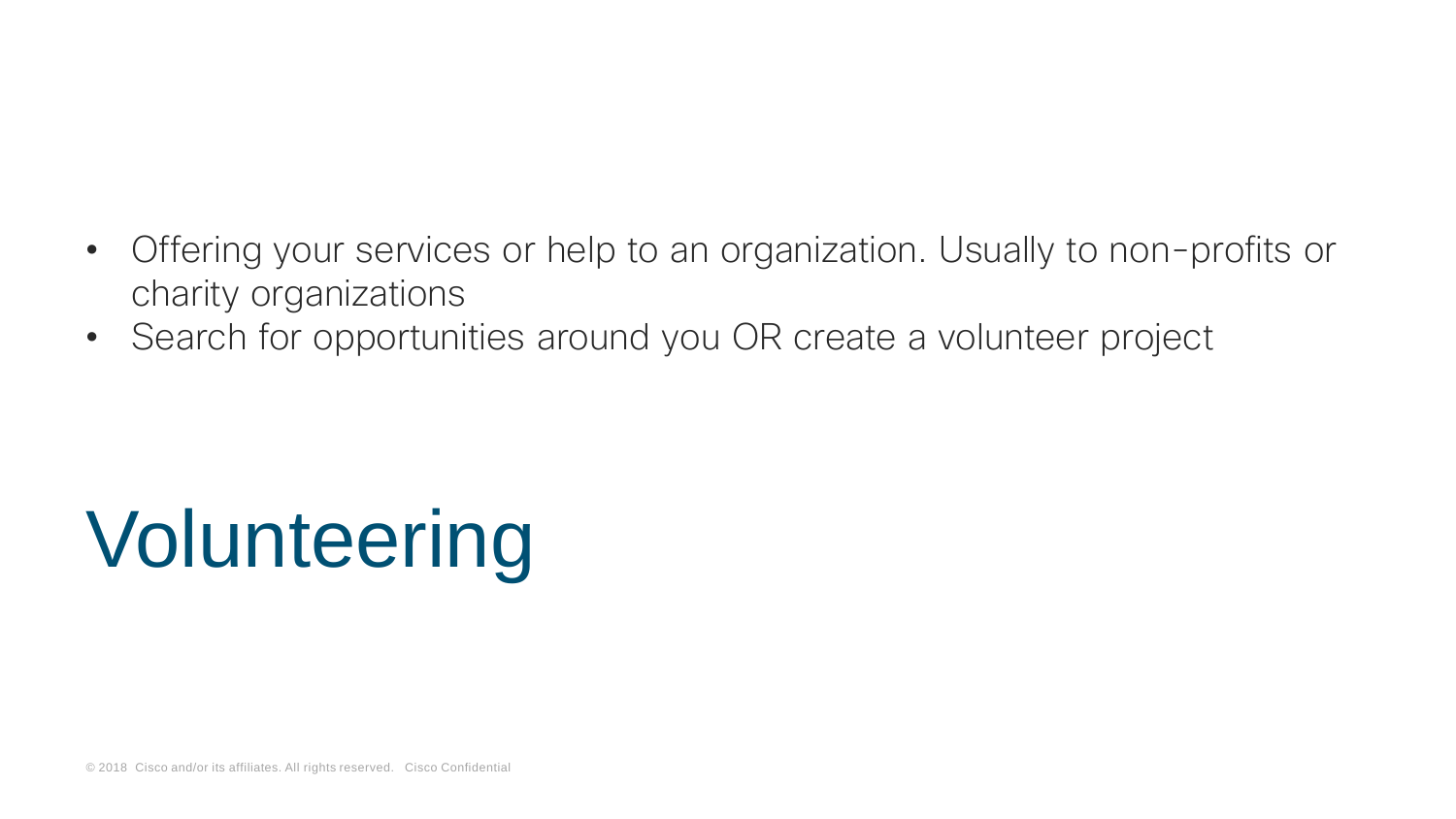- As a mentee gain perspective and insight from a seasoned professional
- BE the mentor and use your knowledge to help someone who is on a similar path.
- Set clearly defined goals, expectations, and a timeline

# **Mentorships**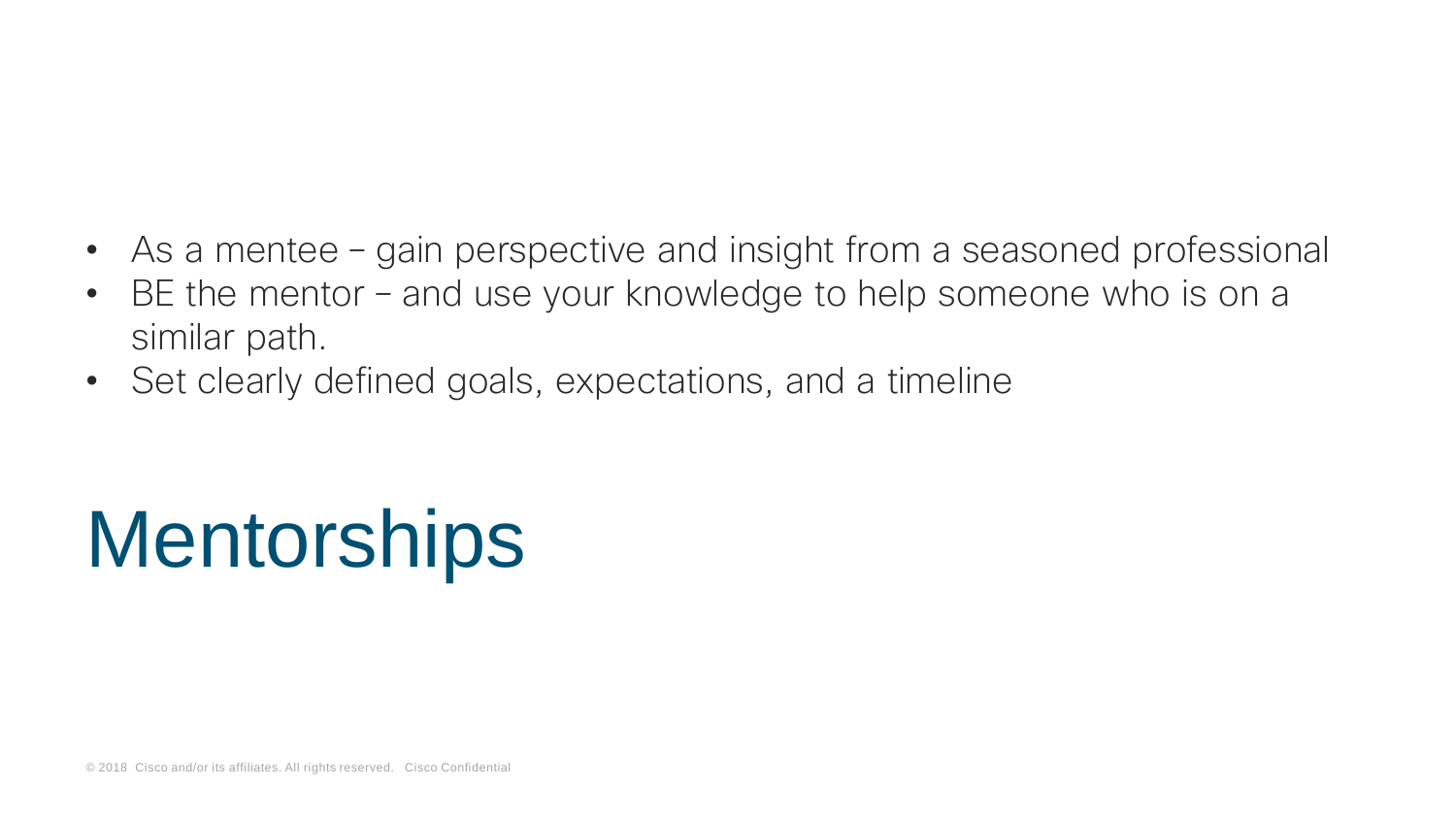• Being a leader and showing your success at leading others or projects can prove to prospective employers that you can be an asset to a team.

## Leadership Opportunities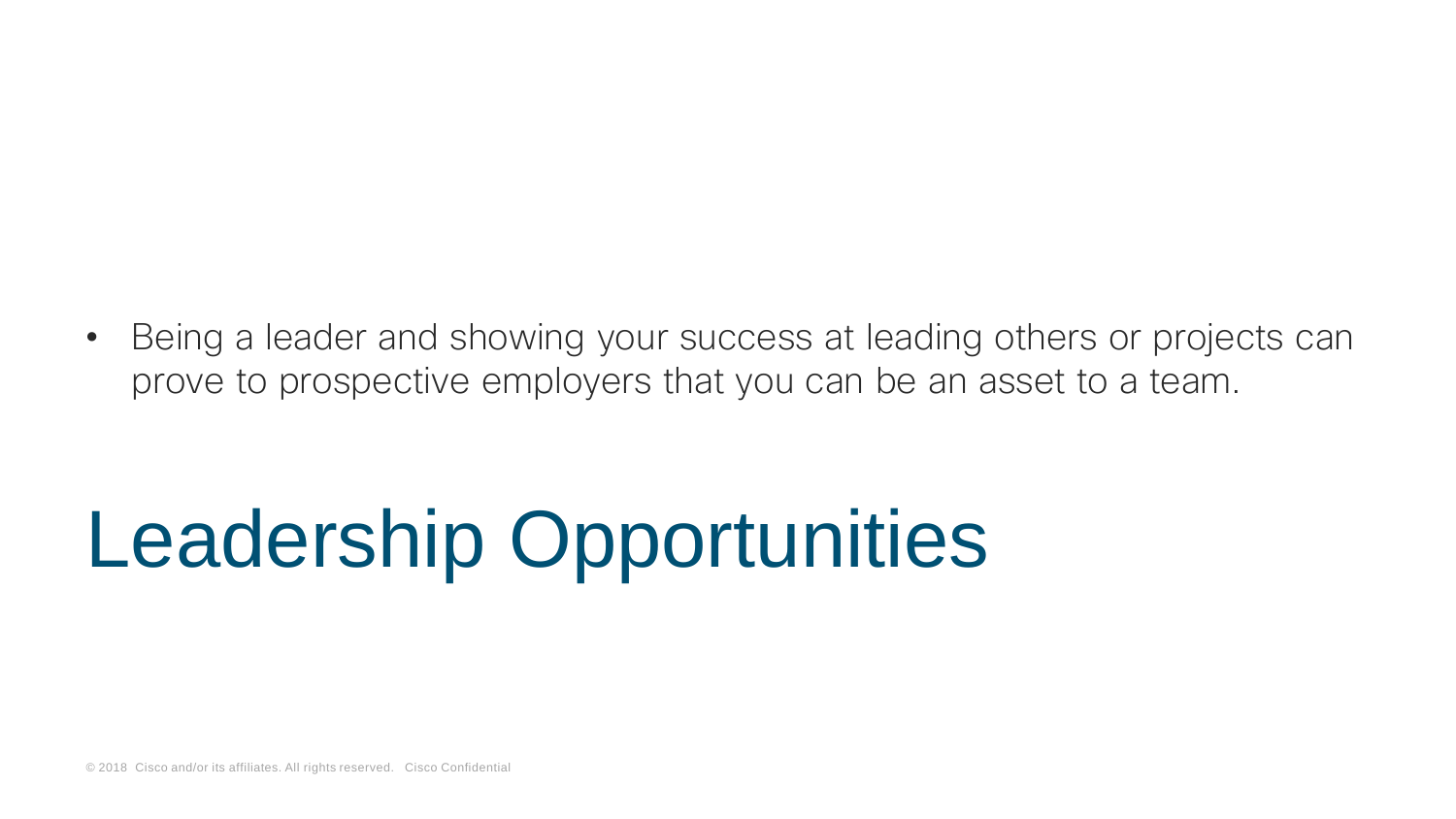- Examples of experience that you can formalize and explain to others
- Can be used to showcase your creativity and well-roundedness
- Demonstrate practical application of your technical skills

## Personal Experiences

- Academic activities
- Courses
- Hobbies
- Technical competitions
- Hackathons
- Innovation events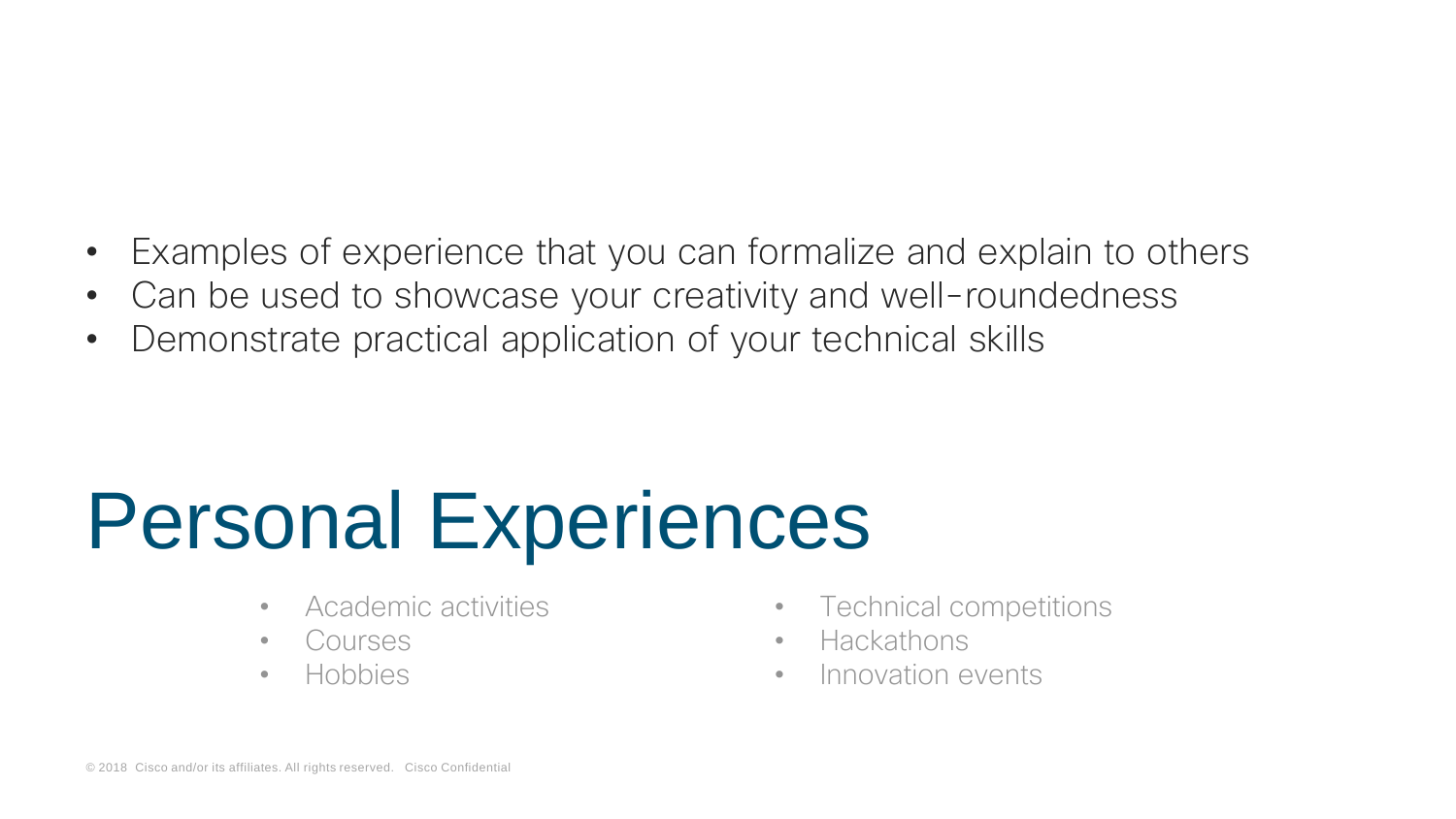

### Non-Technical Experiences

© 2018 Cisco and/or its affiliates. All rights reserved. Cisco Confidential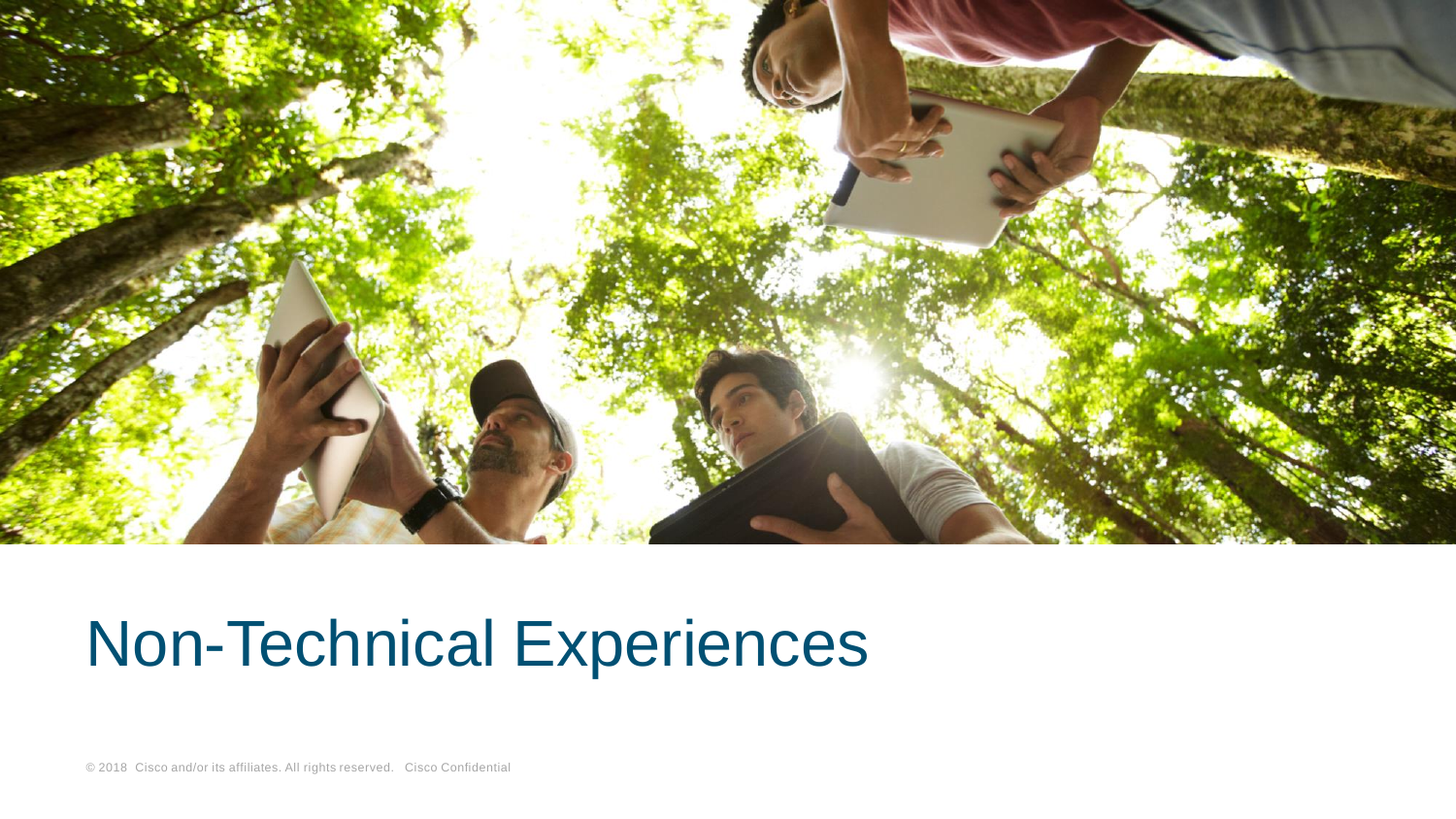

### Explaining Your **Experiences**

When you describe your experiences, think back on how they best showcased your: leadership skills, communication skills, specific technical aptitudes, and any achievements.

- Written
- Verbal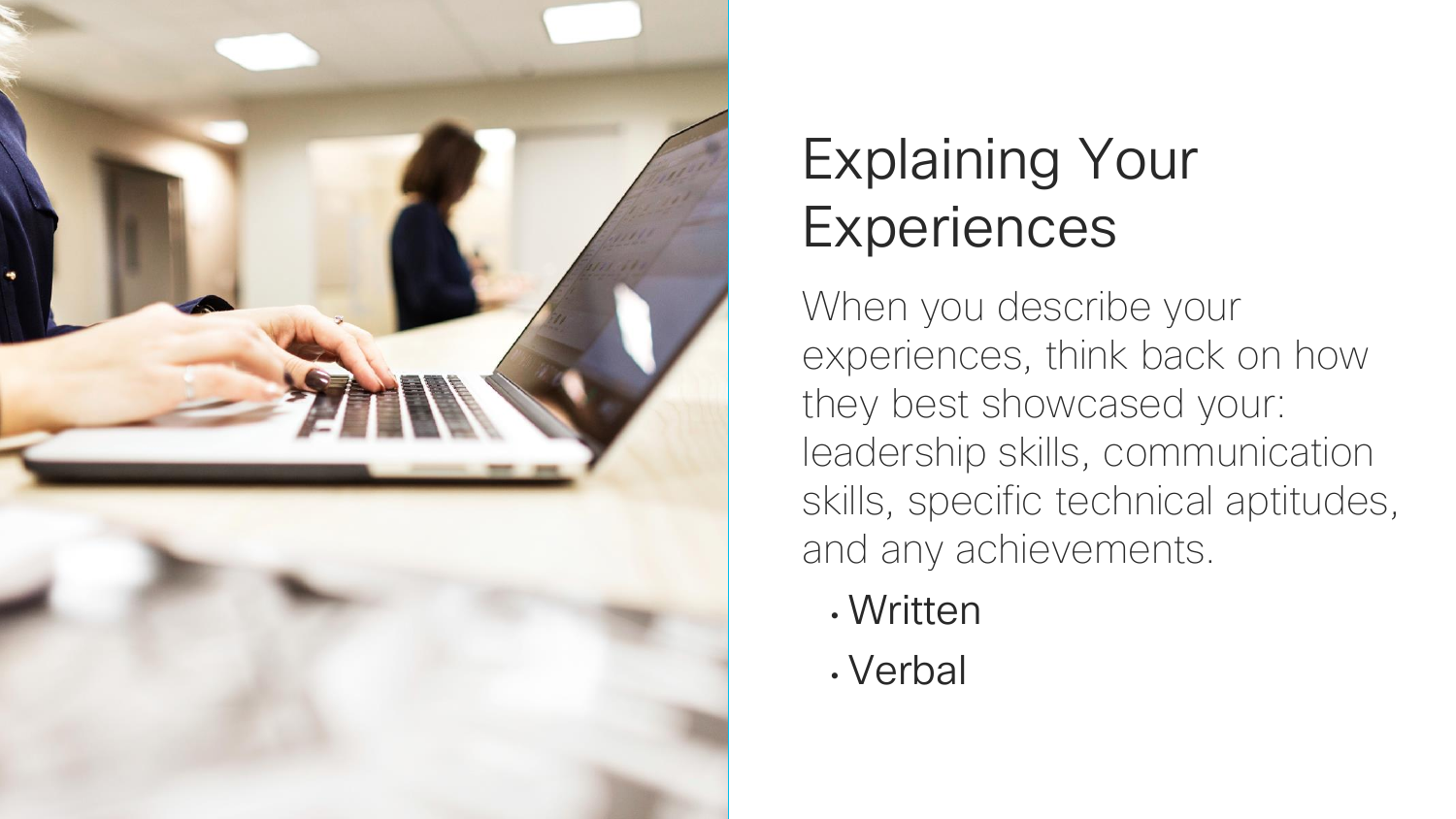### How do you get the experiences?



USE YOUR **NETWORK** 

USE YOUR **WORDS** 

USE YOUR RESOURCES